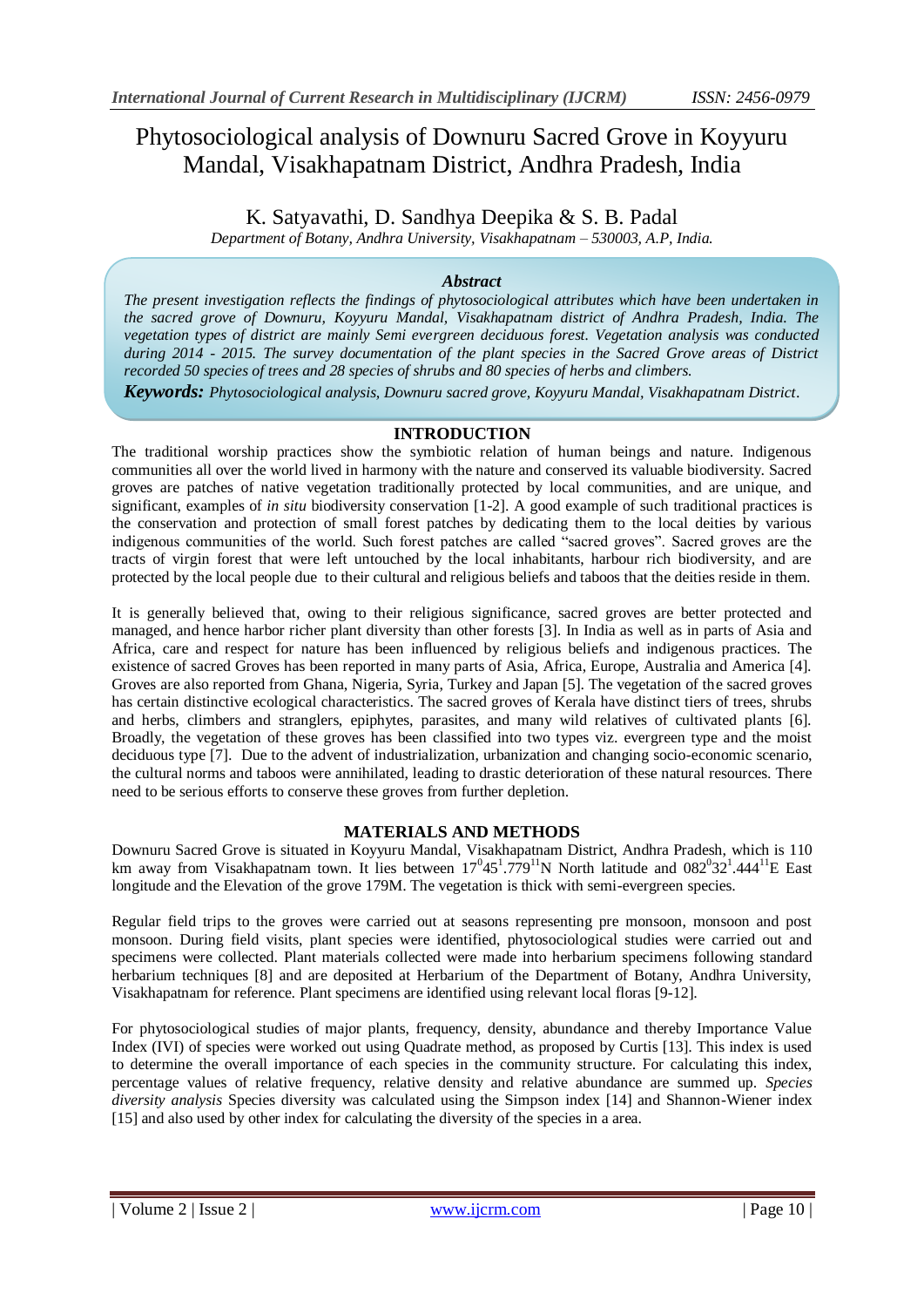# **RESULT AND DISCUSSION**

A total of 158 species was recorded on enumeration, of which 80 of climbers and herbs, 28 shrubs, 50 trees are noted. A total of 389 individuals belonging to 50 species, 28 families were recorded in the 0.5-ha<sup>-1</sup> plot and the vegetation type is semi evergreen deciduous vegetation. Out of 32 families, Rubiaceae, Mimosaceae, Ebenaceae with 4 species, Verbenaceae 3, Tiliaceae, Rutaceae, Rhamnaceae, Moraceae, Flacourtiaceae, Euphorbiaceae and Caesalpiniaceae each one has 2 species, and remaining 21 families consists single species are given in (**Fig. 1).**



Table – 1 shows the findings of observation determined with reference to frequency, density and basal area m<sup>2</sup> ha<sup>-1</sup>, and IVI and diversity index of all tree species. The total density ha<sup>-1</sup> in this area was recorded to be 389 individual trees per 0.5 hectors land area.

Out of 50 tree taxa, *Bridelia Montana* has the highest density *(*2.700) followed by the other tree species having high density were *Wrightia tinctoria* and *Alangium salvifolium (*2.20), *Acacia catechu (*2.10), *Gyrocarpus americanus*, *Diospyros chloroxylon and Casearia tomentosa (*1.90), *Erythroxylon monogynum* (1.60) and *Ziziphus mauritiana, Grewia rothii, Diospyros sylvatica* and *Chloroxylon swietenia*. Each one has (1.50)

The total basal area m<sup>2</sup> ha-<sup>1</sup> occupied by the total tree species is 2.964 m<sup>2</sup> ha-<sup>1</sup> of which the maximum values were found for species in this sacred grove *Gyrocarpus americanus* shows highest basal area (0.260) followed by *Wrightia tinctoria* (0.180), *Bridelia montana* (0.176), *Acacia catechu* (0.165), *Alangium salvifolium* (0.160), *Diospyros chloroxylon* (0.153), *Bombax ceiba* (0.146) and *Ziziphus mauritiana* (0.119).

The highest IVI values was calculated for *Bridelia montana* exhibited higher IVI value of (18.733) followed by *Gyrocarpus americanus* (17.740), *Wrightia tinctoria* (16.984), *Alangium salvifolium* (16.896), *Acacia catechu*  (16.810), *Diospyros chloroxylon* (14.716) and *Casearia tomentosa* (12.774).

The Dominance index of tree taxa is (0.0354), Simpson index is (0.9646), Shannon index is (3.562), Evenness index is (0.7046), Menhinick index is (2.535), Margalef index (8.217), Equitability index is (0.9105), Fisher alpha index (15.26) and Berger-Parker index (0.06941) are given in (**Fig. 2**).

A total of 290 Shrubs individuals belonging to 28 species and 14 families were recorded in the  $0.5$ -ha<sup>-1</sup> plot. Out of the 14 families, Euphorbiaceae with 7, Acathaceae 5, Verbenaceae 3, Urticaceae and Poaceae each one has 2 species remaining nine families consists single species.

Among ten dominant shrubs *Dendrocalamus strictus* exhibited higher denisity ((3.40) followed by the other shrub species having high density were *Boehmeria macrophylla,* (2.20), *Zanthoxylum armatum* (1.50), *Boehmeria glomerulifera, Boehmeria glomerulifera, Barleria cristata* and *Jatropha gossypifolia* (1.30),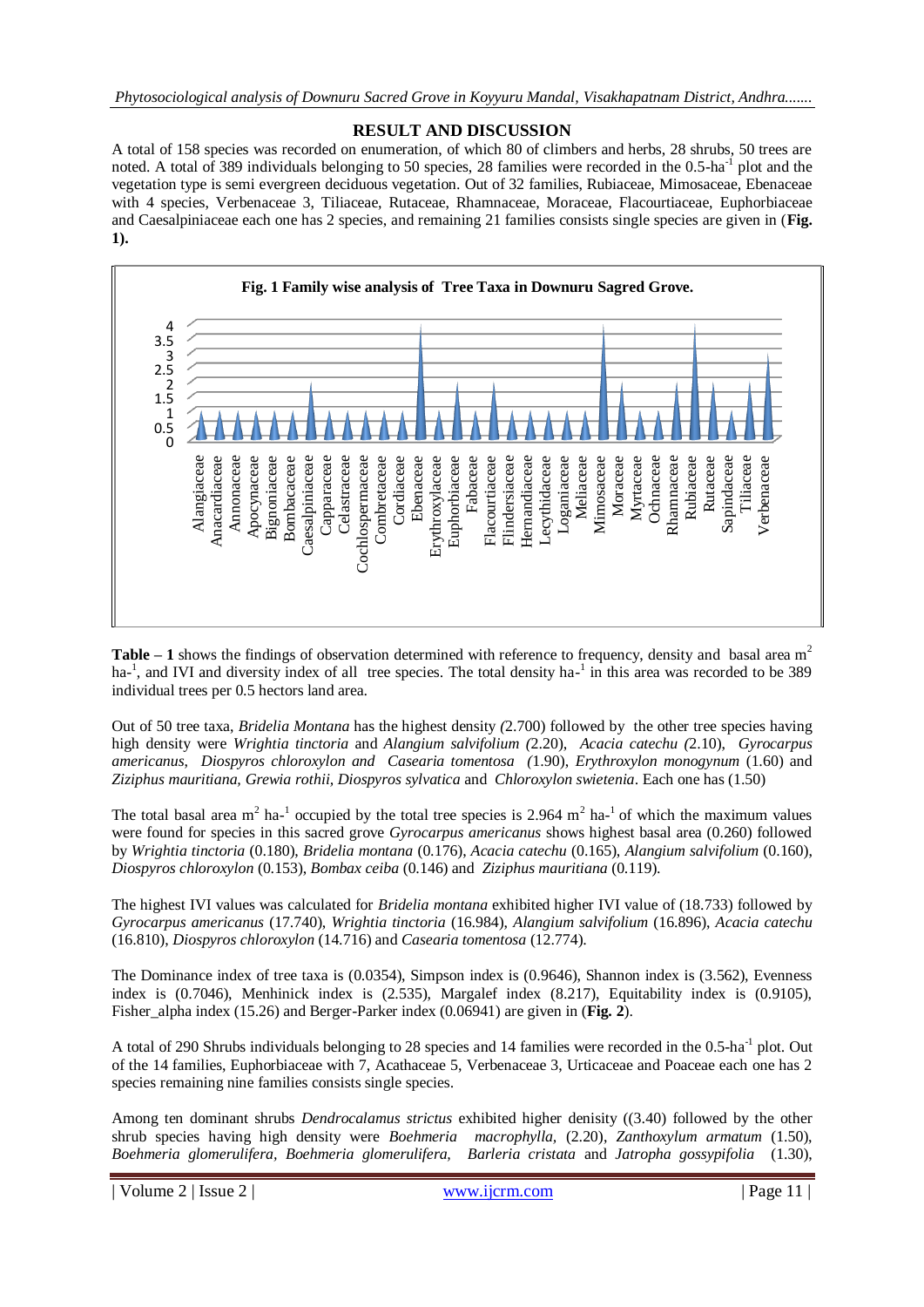*Calotrophis gygantium* and *Justicia adhatoda* (1.20), *Breynia retusa*. *Zizipus oenoplia, Justicia betonica* each one has (1.10).

Among the dominant shrub species *Breynia vitis-idea*exhibited highest abundance (5.000) followed by *Dendrocalamus strictus* (4.857), *Viscum articulatum* (4.500), *Calotrophis gygantium*, *Clerodendrum serratum* and *Phoenix loureirii* (4.000), *Breynia retusa* and *Justicia betonica* both contributed with (3.667).

The maximum IVI values determined for shrub species was by the species namely, *Dendrocalamus strictus* was the dominant species with highest IVI (24.243) followed by the other species like *Boehmeria macrophylla*  (14.220), *Barleria cristata* (12.659), *Boehmeria glomerulifera* and *Jatropha gossypifolia* (12.243), *Justicia adhatoda* (12.101), *Calotrophis gygantium* (11.957) and *Breynia vitis-idea* (11.645) are given in (**Table .2**).

The Dominance index of Shrubs is (0.04476), Simpson index is (0.9552), Shannon index is (3.237), Evenness index is (0.9089), Menhinick index is (1.644), Margalef index (4.762), Equitability index is (0.9713), Fisher alpha index (7.647) and Berger-Parker index (0.1172) are given in (**Fig.2**).

The status of herbaceous layer which is constituted by an association of 64 species belongs to 22 families. Out of 22 families, Poaceae with 11 species, Acathaceae 7, Lamiaceae, Euphorbiaceae, Amaranthaceae each one has 6, Commelinaceae with 5, Zingiberaceae 4, Verbenaceae, Liliaceae, Araceae each one has 2 species, remaining 12 families consists single species.



Out of 64 herbs in this grove *Aerva lanata* has the highest density (8.90) followed by *Brachiaria ramosa* with (8.70), *Acalypha indica* (8.00), *Brachiaria distachya* (7.90) and *Celosia argentena* with (7.70). Among ten abundance herbs in this grove *Boerhavia diffusa* (16.25) has the highest abundance followed by *Brachiaria distachya* has (15.80), *Brachiaria ramose* with (12.43), *Amaranthus viridis*, (11.17) and *Blepharis maderaspatensis* with (9.17).

**Table – 3** reveals that maximum IVI values of herbaceous layer in this area was recorded by species viz. *Brachiaria distachya* is the dominant species with highest IVI (10.193) followed by *Brachiaria ramose*  (10.118), the other co-dominant species were *Aerva lanata* (9.926), *Boerhavia diffusa* (9.328), *Acalypha indica*  (9.177) and *Celosia argentena* with (8.931).

A total of 16 climbers belong to 8 families. Among the climbers*, Asparagus racemosus* exihibited highest density (3.40) followed by *Cassytha filiformis* (3.20), *Thunbergia frgrans* (3.20), *Tragia involucrate* (2.20) and *Stemona tuberose* (1.10). Among the climbers, *Thunbergia frgrans was* the highest abundance (5.75) followed by *Asparagus racemosus* (4.86), *Tragia involucrata* (4.40), *Aristolochia tagala* (3.00) and *Dioscorea pentaphylla* (2.50).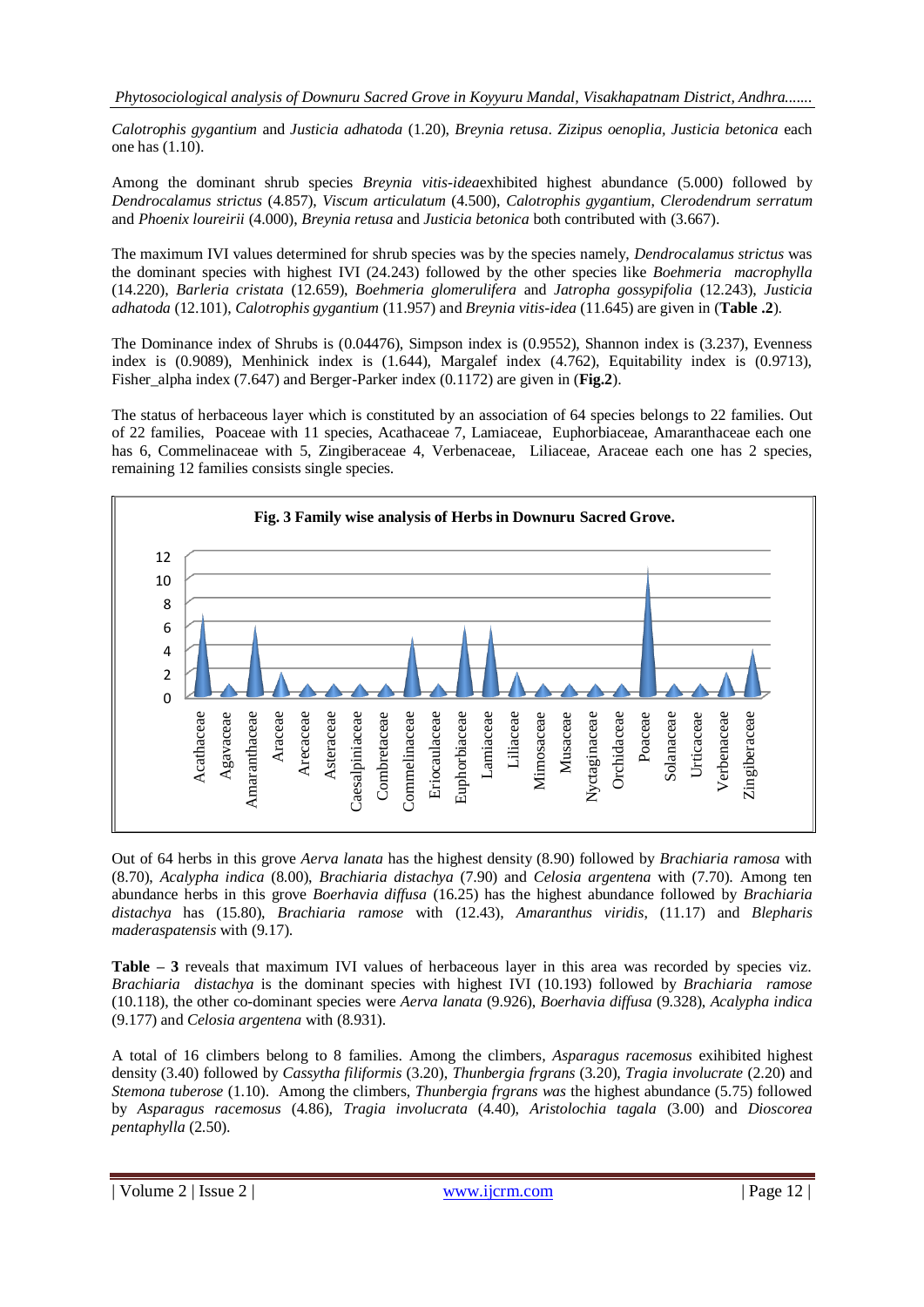The most abundant species was *Asparagus racemosus* exhibited highest IVI (5.026) followed by *Cassytha filiformis* (4.914), *Tragia involucrata* (3.745) and *Stemona tuberosa* (2.501). The Dominance index of Herbs and Climbers is (0.0244), Simpson index is (0.9756), Shannon index is (3.979), Evenness index is (0.6685), Menhinick index is (1.85), Margalef index (10.49), Equitability index is (0.9081), Fisher alpha index (16.98) and Berger-Parker index (0.04759) are given to (**Fig. 2**).

Forest are comparable with other forest communities of India. Rao and Mishra [16] observed 61 tree and shrub species in tropical forest of Chitrakoot. 53 and 57 tree and shrub species have been reported for tropical semievergreen forest of Manipur, North-East India. Tropical Evergreen forest of Courtallum reserve forest of Western Ghats [17-18]. Tropical forests of Andaman Islands [19]. The tree density in the sanctuary areas has been found higher than the tropical evergreen forests of Western as well as Eastern Ghats where it ranges from 419-716 stem ha-1 [20-23].



### **CONCLUSION**

These groves are abode of various floristic elements and necessary efforts need to be taken to protect the sacred groves to prevent the loss of biodiversity. In addition regular monitoring is required to evaluate the loss of diversity. The protection of the groves and conservation of their valuable biodiversity and cultural diversity can be achieved through people's participation only.

Management of groves is very much related to the social and cultural-religious norms of nearby communities. Studies have pointed out that ecological profiles can be used as indicators of grove management. A community managed, well maintained grove might have higher stem density, higher basal area and good regeneration potential. In contrast, disturbed groves were often dominated by heliophilic open space species [24-28].

#### **Acknowledgement**

The authors are grateful to the Department of Botany, Andhra University for moral support. Thanks are due to the officials of the Andhra Pradesh forest department for their help and cooperation.

#### **REFERENCE**

- [1]. Sunitha S. and Ravi Prasad Rao B. Sacred groves in Kurnool district, Andhra Pradesh. *In*: Sivadasan & Philip Mathew (eds.) *Biodiversity, Taxonomy and Conservation of Flowering Plants.* Mentor Publishers, Calicut. 1999, pp. 367-373.
- [2]. Upadhaya K, Pandey H.N, P. S. Law and Tripathi RS. Tree diversity in sacred groves of the Jaintia hills in Meghalaya Northeast India. *Biodiversity and Conservation* 12, 2003, 583-597.
- [3]. Gadgil M. & Vartak V. D. Sacred groves of India: a plea for continued conservation. *Journal Bombay Natural History Society* 72, 1975, 314-320.
- [4]. Hughes D.J and Chandran, S.M.D. Sacred grove around the earth: An Overview. In: Ramakrishnan, P.S., Saxena, K.G. and Chandrashekara, U.M. (Editors) Conserving the Sacred for Biodiversity Management. UNESCO and Oxford-IBH Publishing, New Delhi. 1998, 69-86,

| Volume 2 | Issue 2 | www.ijcrm.com | Page 13 |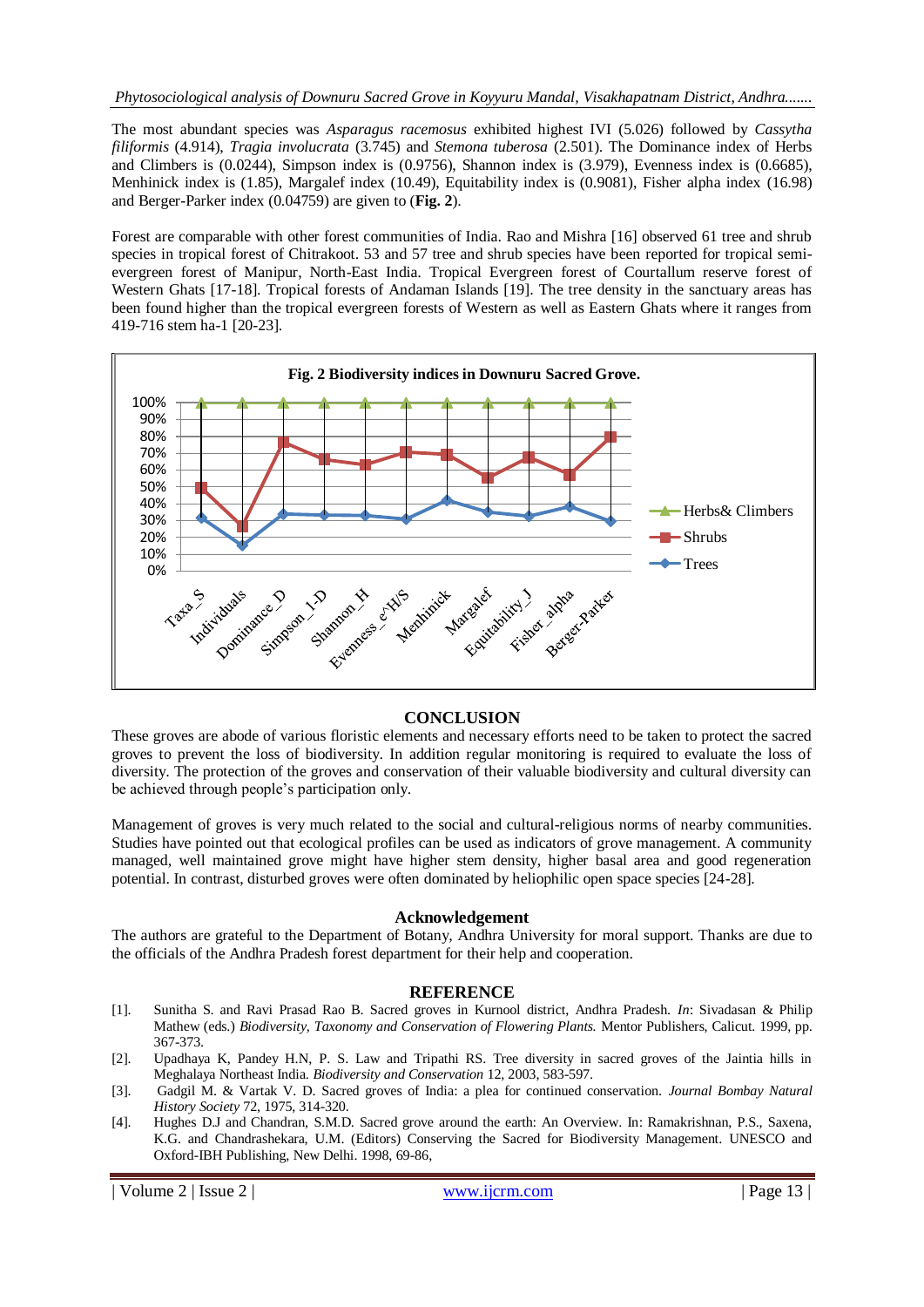- [5]. Gadgil M. and Vartak V.D. Sacred groves of Western Ghats of India. Ecological Botany 30, 1976, 152-160.
- Rajendraprasad M. The Floristic, Structural and Functional Analysis of Sacred Groves of Kerala. Ph. D. Thesis, University of Kerala, Thiruvanthapuram, India. 1995
- [7]. Chand Basha S. Conservation and management of sacred groves in Kerala. In: Ramakrishnan, P.S., Saxena, K.G. and Chandrashekara, U.M. (Editors), Conserving the Sacred for Biodiversity Management. UNESCO and Oxford-IBH Publishing, New Delhi. 1998, 337-347,
- [8]. Fosberg FR and Sachet H. Manual of Tropical Herbaria. *Regnum Veg*. Vol. 39. The Netherlands. 1965
- [9]. Pullaiah T and Chennaiah E. Flora of Andhra Pradesh. Scientific pub. Jodhpur. 1997
- [10]. Subba Rao GV and Kumari GR. Flora of Visakhapatnam District, Andhra Pradesh. Vol. I&II.BSI. 1992
- [11]. Pullaiah T. Biodiversity in India, Daya Publishing House, New Delhi, India, 2003
- [12]. Venkaiah M. Studies on the Vegetation and Flora of Vizianagaram District, Andhra Pradesh, Pub. Andhra University. 2004
- [13]. Curtis JT. The Vegetation of Wisconsin. University of Wisconsin Press, Madison, WI. 1959, 657 pp.
- [14]. Simpson EH. Measurement of diversity. Nature, 1949, 163, 688.
- [15]. Shannon CE, Wiener W. The mathematical theory of communication. Univ. Illionis Press, Urbona. 1949
- [16]. Rao SVS, Mishra RM. Phytosociological analysis of two tropical deciduous forests of central India. J. of Tropical Forestry, 1994, 10(5), 278-286.
- [17]. Devi SL, Yadav PS. Floristic diversity assessment and vegetation analysis of tropical semi-evergreen forest of Manipur, north east India. Tropical Ecology, 4(7), 2006, 89-98.
- [18]. Parthasarathy N, Karthikeyan R. Biodiversity and population density of woody species in a tropical evergreen forest in Courtallum reserve forest, Western Ghats, India. Tropical Ecology 38(2), 1997, 297-306.
- [19]. Tripathi KP, Mehrotra S, Pushpangadan P. Vegetation characteristics of tropical forest of Andaman Islands. Indian Forester, 132(2), 2006, 165-180.
- [20]. Singh JS, Singh SP, Saxena AK, Ravat YS. The forest vegetation of Silent Valley. In Tropical Rain Forests The Leeds Symposium, 1984, 25-52.
- [21]. Ganesh T, Ganesan R, Devy MS, Davidar P, Bawa KS. Assessment of plant biodiversity at a mid-elevation evergreen forest of Kalakad-Mundan thura. Tiger reserve, Western Ghats, India. Current Science 71, 1996, 379-392.
- [22]. Ghate U, Joshi NV, Gadgil M. On the patterns of tree diversity in the Western Ghats of India. Current Science 75, 1998, 594-603.
- [23]. Parthasarathy N. Tree diversity and distribution in undisturbed and human-impacted sites of tropical wet evergreen forest in southern Western Ghats, India. Biodiversity and Conservation 8, 1999, 1365-1381.
- [24]. Chandrashekara UM, Sankar S. Ecology and management of sacred groves in Kerala, India. *Forest Ecology and Management*, 112, 1998, 165-177.
- [25]. Chandrashekhara UM. Cultural and Conservation values of sacred groves of Kerala, India. *International Journal of Ecology and Environmental Sciences*, 37, 2011, 143-155.
- [26]. Rajendraprasad M. The Floristic, Structural and Functional Analysis of Sacred Groves of Kerala. Ph. D. Thesis, University of Kerala, Thiruvanthapuram, India. 1995
- [27]. Singh L, Singh JS. Species structure, dry matter dynamics and carbon flux of a dry tropical forest in India. Annals of Botany 68, 1991, 263-273.
- [28]. Upadhaya K, Pandey HN, Law PS, Tripathi RS. Diversity and population characteristics of woody species in subtropical humid forests exposed to cultural disturbances in Meghalaya, northeast India. *Tropical Ecology*, 45, 2004, 303-314.

**Table 1**. Phytosociological analysis of tree species in Downuru Sacred grove (DSG)

| <b>Species Name</b>                        | Family          | D     | F    | BA    | <b>RD</b> | RF    | <b>RBA</b> | <b>IVI</b> |
|--------------------------------------------|-----------------|-------|------|-------|-----------|-------|------------|------------|
| Acacia catechu (L.f.) Willd.               | Mimosaceae      | 2.100 | 1.00 | 0.165 | 5.398     | 5.848 | 5.563      | 16.810     |
| Acacia leucophloea (Roxb.) Willd.          | Mimosaceae      | 0.700 | 0.40 | 0.072 | 1.799     | 2.339 | 2.446      | 6.584      |
| Alangium salviifolium (L.f.) Wangerin      | Alangiaceae     | 2.200 | 1.00 | 0.160 | 5.656     | 5.848 | 5.393      | 16.896     |
| Albizia chinensis (Osbeck) Merr.           | Mimosaceae      | 0.700 | 0.20 | 0.053 | 1.799     | 1.170 | 1.777      | 4.746      |
| Anogeissus acuminata (Roxb. ex DC.) Guill. | Combretaceae    | 0.600 | 0.30 | 0.052 | 1.542     | 1.754 | 1.751      | 5.048      |
| Atalantia monophylla DC.                   | Rutaceae        | 0.400 | 0.20 | 0.017 | 1.028     | 1.170 | 0.583      | 2.781      |
| Azadirachta indica A.Juss.                 | Meliaceae       | 0.200 | 0.10 | 0.015 | 0.514     | 0.585 | 0.505      | 1.603      |
| <i>Bauhinia racemosa</i> Lam.              | Caesalpiniaceae | 0.300 | 0.20 | 0.019 | 0.771     | 1.170 | 0.639      | 2.580      |
| Bombax ceiba L.                            | Bombacaceae     | 0.500 | 0.20 | 0.146 | 1.285     | 1.170 | 4.932      | 7.387      |
| Bridelia montana (Roxb.) Willd.            | Euphorbiaceae   | 2.700 | 1.00 | 0.176 | 6.941     | 5.848 | 5.944      | 18.733     |
| Canthium dicoccum (Gaertn.) Merr.          | Rubiaceae       | 0.300 | 0.10 | 0.016 | 0.771     | 0.585 | 0.556      | 1.912      |
| Careva arborea Roxb.                       | Lecythidaceae   | 0.200 | 0.10 | 0.013 | 0.514     | 0.585 | 0.429      | 1.528      |

| Volume 2 | Issue 2 | www.ijcrm.com | Page 14 | Page 14 | Page 14 | Page 14 | Page 14 | Page 14 | Page 14 | Page 14 | Page 14 | Page 14 | Page 14 | Page 14 | Page 14 | Page 14 | Page 14 | Page 14 | Page 14 | Page 14 | Pag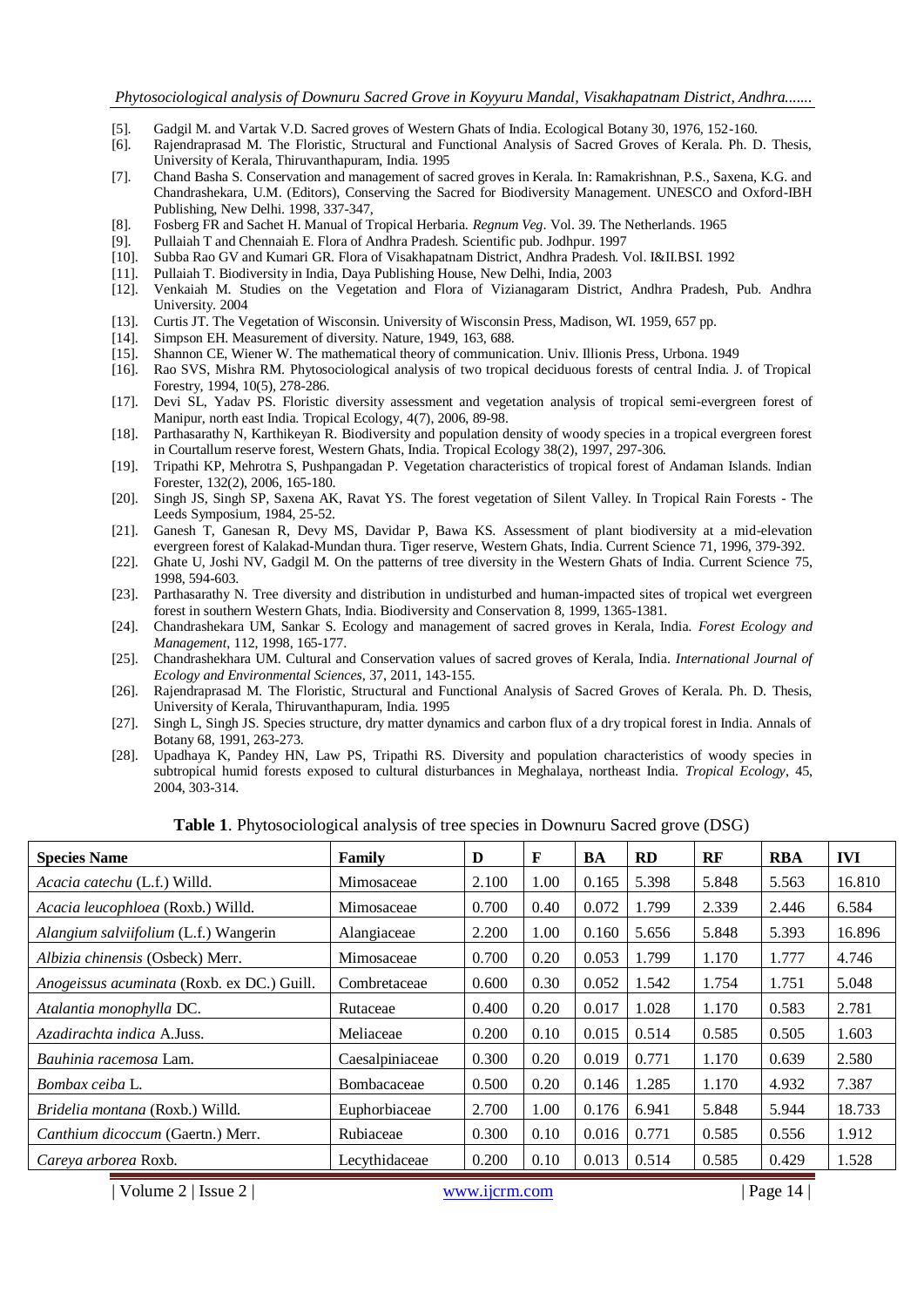| Casearia tomentosa Roxb.                   | Flacourtiaceae   | 1.900  | 0.80     | 0.095 | 4.884   | 4.678   | 3.211   | 12.774  |
|--------------------------------------------|------------------|--------|----------|-------|---------|---------|---------|---------|
| Cassia fistula L.                          | Caesalpiniaceae  | 1.200  | 0.40     | 0.094 | 3.085   | 2.339   | 3.162   | 8.586   |
| Cassine glauca (Rottb.) Kuntze             | Celastraceae     | 0.300  | 0.10     | 0.033 | 0.771   | 0.585   | 1.114   | 2.470   |
| Chloroxylon swietenia DC.                  | Flindersiaceae   | 1.500  | 0.50     | 0.109 | 3.856   | 2.924   | 3.676   | 10.456  |
| Cochlospermum religiosum (L.) Alston       | Cochlospermaceae | 0.800  | 0.40     | 0.064 | 2.057   | 2.339   | 2.157   | 6.553   |
| Cordia dichotoma G.Forst.                  | Cordiaceae       | 0.400  | 0.20     | 0.040 | 1.028   | 1.170   | 1.351   | 3.549   |
| Crateva magna (Lour.) DC.                  | Capparaceae      | 0.100  | 0.10     | 0.007 | 0.257   | 0.585   | 0.241   | 1.083   |
| Dalbergia paniculata Roxb.                 | Fabaceae         | 0.400  | 0.20     | 0.041 | 1.028   | 1.170   | 1.383   | 3.580   |
| Dichrostachys cinerea (L.) Wight & Arn.    | Mimosaceae       | 0.400  | 0.20     | 0.015 | 1.028   | 1.170   | 0.491   | 2.689   |
| Diospyros chloroxylon Roxb.                | Ebenaceae        | 1.900  | 0.80     | 0.153 | 4.884   | 4.678   | 5.153   | 14.716  |
| Diospyros montana Roxb.                    | Ebenaceae        | 0.200  | 0.10     | 0.010 | 0.514   | 0.585   | 0.322   | 1.421   |
| Diospyros sylvatica Roxb.                  | Ebenaceae        | 1.500  | 0.50     | 0.085 | 3.856   | 2.924   | 2.872   | 9.652   |
| Dolichandrone falcata (Wall. ex DC.) Seem. | Bignoniaceae     | 0.600  | 0.30     | 0.039 | 1.542   | 1.754   | 1.327   | 4.624   |
| Erythroxylon monogynum Roxb.               | Erythroxylaceae  | 1.600  | 0.70     | 0.091 | 4.113   | 4.094   | 3.062   | 11.269  |
| Euphorbia antiquorum L.                    | Euphorbiaceae    | 0.400  | 0.20     | 0.020 | 1.028   | 1.170   | 0.673   | 2.871   |
| Ficus racemosa L.                          | Moraceae         | 0.200  | $0.10\,$ | 0.032 | 0.514   | 0.585   | 1.086   | 2.185   |
| Flacourtia jangomas (Lour.) Raeusch.       | Flacourtiaceae   | 0.200  | 0.10     | 0.005 | 0.514   | 0.585   | 0.174   | 1.273   |
| Gardenia gummifera L.f.                    | Rubiaceae        | 0.800  | 0.40     | 0.055 | 2.057   | 2.339   | 1.852   | 6.248   |
| Gmelina arborea Roxb.                      | Verbenaceae      | 0.100  | 0.10     | 0.004 | 0.257   | 0.585   | 0.142   | 0.984   |
| Grewia rothii DC.                          | Tiliaceae        | 1.500  | 0.80     | 0.102 | 3.856   | 4.678   | 3.440   | 11.975  |
| Grewia tiliifolia Vahl                     | Tiliaceae        | 0.300  | 0.20     | 0.031 | 0.771   | 1.170   | 1.039   | 2.980   |
| Gyrocarpus americanus Jacq.                | Hernandiaceae    | 1.900  | 0.70     | 0.260 | 4.884   | 4.094   | 8.762   | 17.740  |
| Ixora pavetta Andr.                        | Rubiaceae        | 0.600  | 0.30     | 0.024 | 1.542   | 1.754   | 0.816   | 4.113   |
| Lannea coromandelica (Houtt.) Merr.        | Anacardiaceae    | 1.000  | 0.40     | 0.084 | 2.571   | 2.339   | 2.851   | 7.760   |
| Maba buxifolia (Rottb.) Pers.              | Ebenaceae        | 0.800  | 0.40     | 0.028 | 2.057   | 2.339   | 0.947   | 5.343   |
| Morinda pubescens Sm.                      | Rubiaceae        | 0.600  | 0.30     | 0.041 | 1.542   | 1.754   | 1.382   | 4.679   |
| Murraya paniculata (L.) Jack               | Rutaceae         | 0.200  | 0.10     | 0.006 | 0.514   | 0.585   | 0.194   | 1.293   |
| Ochna obtusata DC.                         | Ochnaceae        | 0.200  | 0.10     | 0.008 | 0.514   | 0.585   | 0.264   | 1.363   |
| Polyalthia cerasoides (Roxb.) Benth.       | Annonaceae       | 0.100  | 0.10     | 0.003 | 0.257   | 0.585   | 0.087   | 0.929   |
| Premna tomentosa Willd.                    | Verbenaceae      | 0.500  | 0.20     | 0.024 | 1.285   | 1.170   | 0.825   | 3.280   |
| Sapindus emarginatus Vahl                  | Sapindaceae      | 0.700  | 0.30     | 0.057 | 1.799   | 1.754   | 1.910   | 5.464   |
| Streblus asper Lour.                       | Moraceae         | 0.300  | 0.10     | 0.014 | 0.771   | 0.585   | 0.469   | 1.825   |
| Strychnos nux-vomica L.                    | Loganiaceae      | 0.600  | 0.20     | 0.052 | 1.542   | 1.170   | 1.750   | 4.462   |
| Syzygium cumini (L.) Skeels                | Myrtaceae        | 0.100  | 0.10     | 0.005 | 0.257   | 0.585   | 0.168   | 1.009   |
| Vitex pinnata L.                           | Verbenaceae      | 0.100  | 0.10     | 0.011 | 0.257   | 0.585   | 0.387   | 1.229   |
| Wrightia tinctoria R.Br.                   | Apocynaceae      | 2.200  | 0.90     | 0.180 | 5.656   | 5.263   | 6.066   | 16.984  |
| Ziziphus mauritiana Lam.                   | Rhamnaceae       | 1.500  | 0.60     | 0.119 | 3.856   | 3.509   | 4.003   | 11.368  |
| Ziziphus xylopyrus Hochst. ex A.Rich.      | Rhamnaceae       | 0.300  | 0.20     | 0.020 | 0.771   | 1.170   | 0.673   | 2.614   |
| <b>Total</b>                               |                  | 38.900 | 17.10    | 2.964 | 100.000 | 100.000 | 100.000 | 300.000 |

D=Density, F= Frequency, BA= Basal area, RD= Relative Density, RF=Relative frequency, RBA=Relative Basal area, IVI=Importance value index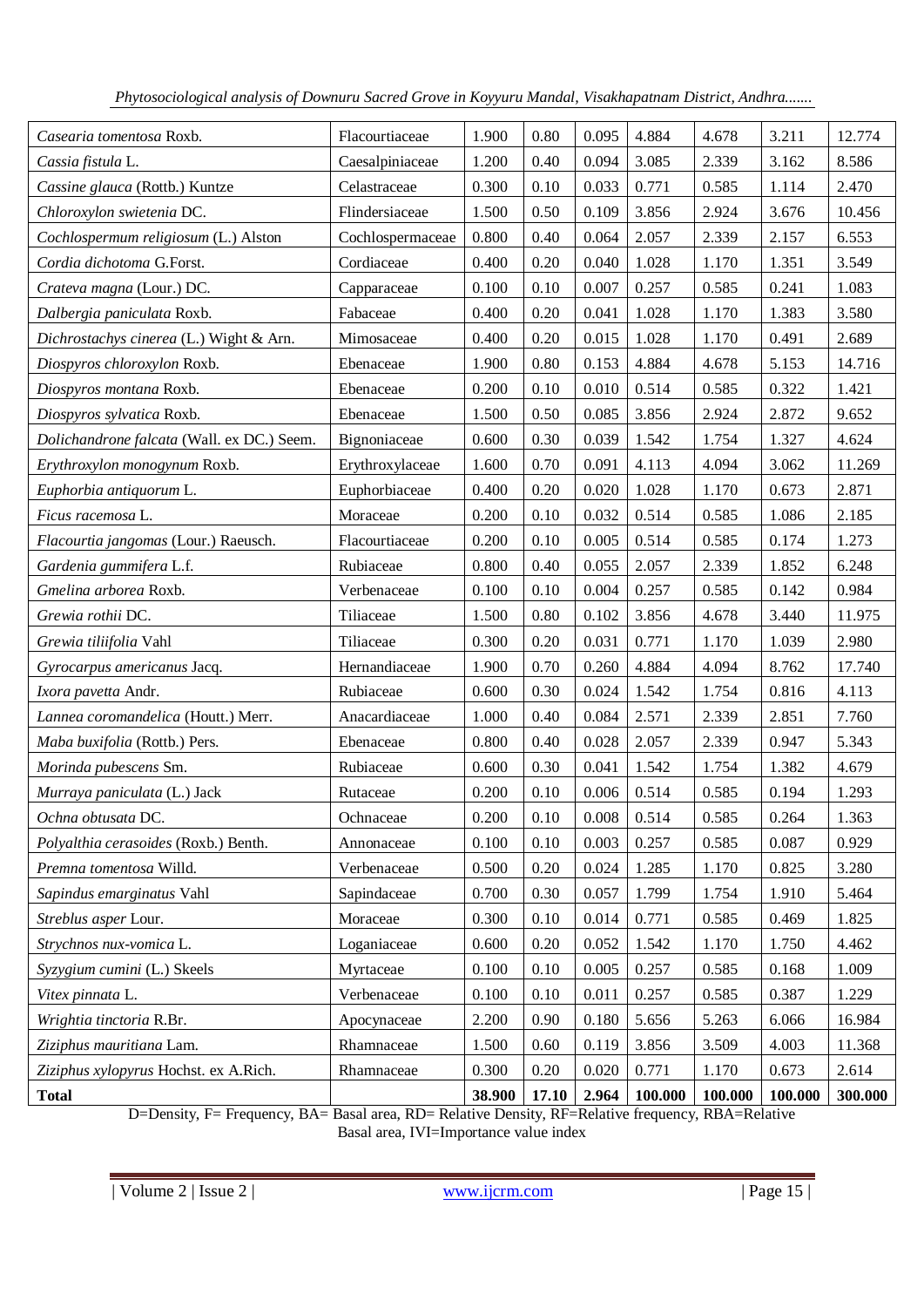| <b>Table 2.</b> I hydsociological analysis of Shrubs in Downulu Sacred Grove (DSG).<br>Name of the plant | Family        | $\mathbf{D}$ | $\mathbf F$ | $\mathbf A$ | <b>RD</b> | RF      | <b>RAB</b> | <b>IVI</b> |
|----------------------------------------------------------------------------------------------------------|---------------|--------------|-------------|-------------|-----------|---------|------------|------------|
| Alangium salviifolium (L.f.) Wang.                                                                       | Alangiaceae   | 1.00         | 0.40        | 2.500       | 3.448     | 3.604   | 3.198      | 10.250     |
| Barleria cristata L.                                                                                     | Acathaceae    | 1.30         | 0.60        | 2.167       | 4.483     | 5.405   | 2.771      | 12.659     |
| Barleria longiflora L.f.                                                                                 | Acathaceae    | 0.80         | 0.40        | 2.000       | 2.759     | 3.604   | 2.558      | 8.920      |
| Boehmeria macrophylla Hornem.                                                                            | Urticaceae    | 1.50         | 0.70        | 2.143       | 5.172     | 6.306   | 2.741      | 14.220     |
| Boehmeria glomerulifera Miq.                                                                             | Urticaceae    | 1.30         | 0.40        | 3.250       | 4.483     | 3.604   | 4.157      | 12.243     |
| Breynia retusa (Dennst.) Alston                                                                          | Euphorbiaceae | 1.10         | 0.30        | 3.667       | 3.793     | 2.703   | 4.690      | 11.186     |
| Breynia vitis-idea (Brum.f.) Fischer                                                                     | Euphorbiaceae | 1.00         | 0.20        | 5.000       | 3.448     | 1.802   | 6.395      | 11.645     |
| Calotropis gigantea (L.) W. T. Aiton                                                                     | Asclepidaceae | 1.20         | 0.30        | 4.000       | 4.138     | 2.703   | 5.116      | 11.957     |
| Clerodendrum philippinum Mold.                                                                           | Verbenaceae   | 0.80         | 0.40        | 2.000       | 2.759     | 3.604   | 2.558      | 8.920      |
| Clerodendrum serratum (L.) Moon.                                                                         | Verbenaceae   | 0.80         | 0.20        | 4.000       | 2.759     | 1.802   | 5.116      | 9.677      |
| Colebrookea oppositifolia J.E. Smith                                                                     | Lamiaceae     | 0.40         | 0.20        | 2.000       | 1.379     | 1.802   | 2.558      | 5.739      |
| Curculigo orchioides Gaertn.                                                                             | Hypoxidaceae  | 0.60         | 0.20        | 3.000       | 2.069     | 1.802   | 3.837      | 7.708      |
| Dendrocalamus strictus (Roxb.ex DC.)                                                                     | Poaceae       | 3.40         | 0.70        | 4.857       | 11.724    | 6.306   | 6.213      | 24.243     |
| Ecbolium viride (Forssk.) Alston                                                                         | Acathaceae    | 0.80         | 0.50        | 1.600       | 2.759     | 4.505   | 2.046      | 9.310      |
| Gmelina asiatica L.                                                                                      | Verbenaceae   | 0.90         | 0.50        | 1.800       | 3.103     | 4.505   | 2.302      | 9.910      |
| Homonoia riparia Lour.                                                                                   | Euphorbiaceae | 1.10         | 0.60        | 1.833       | 3.793     | 5.405   | 2.345      | 11.543     |
| Jatropha curcas L.                                                                                       | Euphorbiaceae | 1.00         | 0.40        | 2.500       | 3.448     | 3.604   | 3.198      | 10.250     |
| Jatropha gossypifolia L.                                                                                 | Euphorbiaceae | 1.30         | 0.40        | 3.250       | 4.483     | 3.604   | 4.157      | 12.243     |
| Justicia adhatoda L.                                                                                     | Acathaceae    | 1.20         | 0.60        | 2.000       | 4.138     | 5.405   | 2.558      | 12.101     |
| Justicia betonica L.                                                                                     | Acathaceae    | 1.10         | 0.30        | 3.667       | 3.793     | 2.703   | 4.690      | 11.186     |
| Phoenix loureirii Kunth                                                                                  | Palme         | 0.80         | 0.20        | 4.000       | 2.759     | 1.802   | 5.116      | 9.677      |
| Phyllanthus reticulatus Poir.                                                                            | Euphorbiaceae | 0.90         | 0.40        | 2.250       | 3.103     | 3.604   | 2.878      | 9.585      |
| Securinega virosa (Roxb. ex Willd.)                                                                      | Euphorbiaceae | 0.80         | 0.60        | 1.333       | 2.759     | 5.405   | 1.705      | 9.869      |
| Smilax perfoliata Lour.                                                                                  | Smilaceae     | 0.60         | 0.20        | 3.000       | 2.069     | 1.802   | 3.837      | 7.708      |
| Streblus asper (Retz.) Lour.                                                                             | Moraceae      | 0.50         | 0.30        | 1.667       | 1.724     | 2.703   | 2.132      | 6.559      |
| Thysanolaena maxima (Roxb.)                                                                              | Poaceae       | 0.80         | 0.40        | 2.000       | 2.759     | 3.604   | 2.558      | 8.920      |
| Viscum articulatum Burm. f.                                                                              | Viscaceae     | 0.90         | 0.20        | 4.500       | 3.103     | 1.802   | 5.756      | 10.661     |
| Zizipus oenoplia (L.) Mill.                                                                              | Rhamnaceae    | 1.10         | 0.50        | 2.200       | 3.793     | 4.505   | 2.814      | 11.112     |
|                                                                                                          | <b>Total</b>  | 29.00        | 11.10       | 78.183      | 100.000   | 100.000 | 100.000    | 300.000    |

**Table 2.** Phytosociological analysis of Shrubs in Downuru Sacred Grove (DSG).

D=Density, F= Frequency, BA= Basal area, RD= Relative Density, RF=Relative frequency, RBA=Relative abundance, IVI=Importance value index

|  |  | <b>Table 3.</b> Phytosociological analysis of Herbs & Climbers in Downuru Sacred Grove (DSG). |  |  |  |  |
|--|--|-----------------------------------------------------------------------------------------------|--|--|--|--|
|--|--|-----------------------------------------------------------------------------------------------|--|--|--|--|

| <b>Name of the Plants</b>                | Family        | D    | F    | A    | <b>RD</b> | RF    | <b>RAB</b> | <b>IVI</b> |
|------------------------------------------|---------------|------|------|------|-----------|-------|------------|------------|
| Acalypha indica L.                       | Euphorbiaceae | 8.00 | 1.00 | 8.00 | 4.278     | 2.513 | 2.386      | 9.177      |
| Acampe praemorsa (Roxb.)                 | Acathaceae    | 1.20 | 0.60 | 2.00 | 0.642     | 1.508 | 0.596      | 2.746      |
| Achyranthes aspera L.                    | Amaranthaceae | 6.70 | 1.00 | 6.70 | 3.583     | 2.513 | 1.998      | 8.094      |
| Aerva lanata (L.) A.L. juss. ex Schultes | Amaranthaceae | 8.90 | 1.00 | 8.90 | 4.759     | 2.513 | 2.654      | 9.926      |
| Agave angustifolia Haw.                  | Agavaceae     | 3.40 | 0.80 | 4.25 | 1.818     | 2.010 | 1.268      | 5.096      |
| Alternanthera sessilis (L.) R. Br.       | Amaranthaceae | 2.40 | 0.90 | 2.67 | 1.283     | 2.261 | 0.795      | 4.340      |
| Amaranthus spinosus L.                   | Amaranthaceae | 5.60 | 0.70 | 8.00 | 2.995     | 1.759 | 2.386      | 7.139      |

| Volume 2 | Issue 2 | www.ijcrm.com | Page 16 |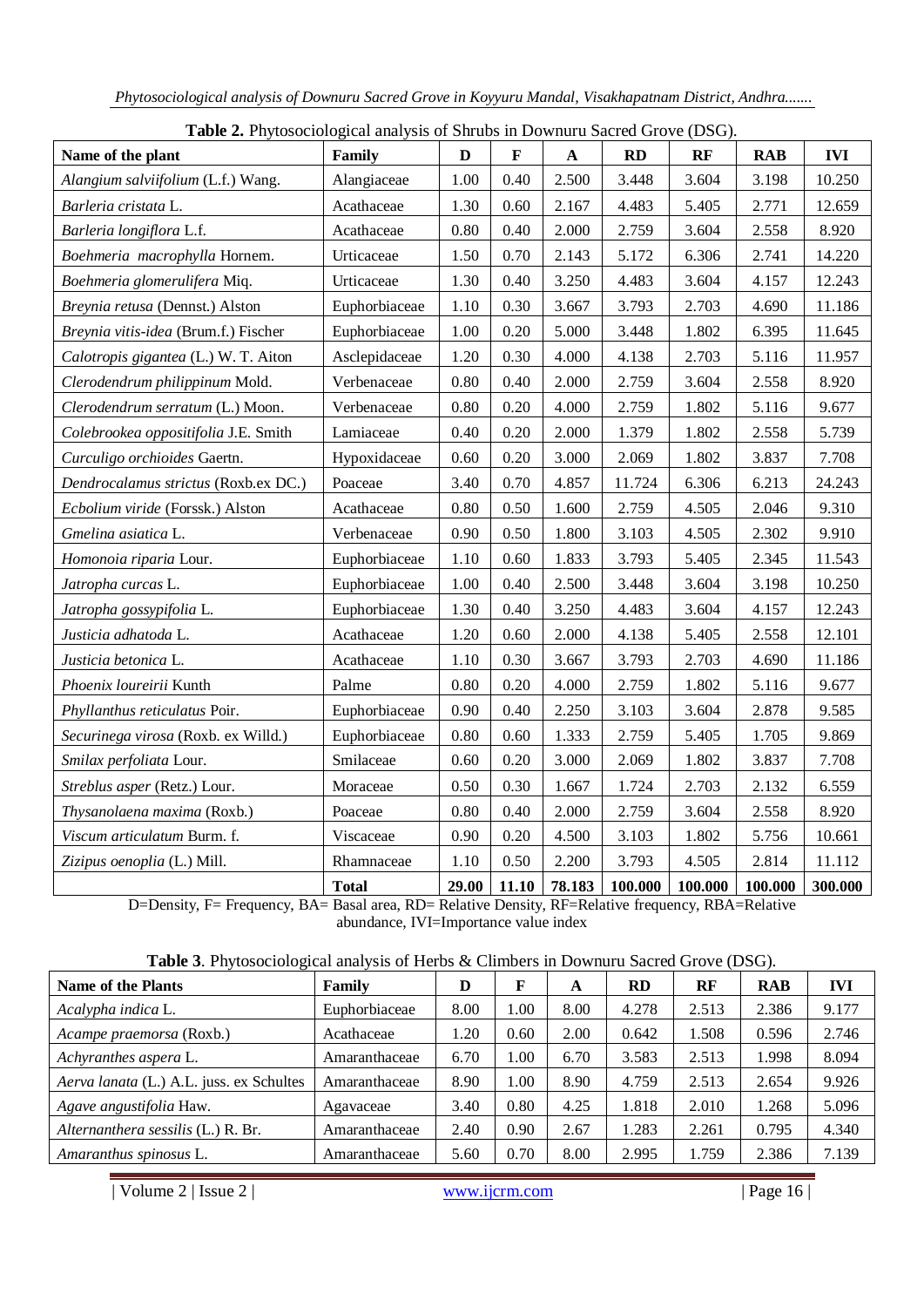| Amaranthus viridis L.                | Amaranthaceae    | 6.70 | 0.60     | 11.17 | 3.583 | 1.508 | 3.330 | 8.421  |
|--------------------------------------|------------------|------|----------|-------|-------|-------|-------|--------|
| Andrographis paniculata (Burm.f.)    | Acathaceae       | 2.20 | 0.80     | 2.75  | 1.176 | 2.010 | 0.820 | 4.007  |
| Anisochilus carnosus (L.f.) Wall.    | Lamiaceae        | 1.20 | 0.50     | 2.40  | 0.642 | 1.256 | 0.716 | 2.614  |
| Apluda mutica L.                     | Poaceae          | 1.10 | 0.60     | 1.83  | 0.588 | 1.508 | 0.547 | 2.643  |
| Arisaema tortuosum (Wall.) schott    | Arecaceae        | 2.30 | 0.40     | 5.75  | 1.230 | 1.005 | 1.715 | 3.950  |
| Aristolochia indica L.               | Aristolochiaceae | 0.20 | 0.20     | 1.00  | 0.107 | 0.503 | 0.298 | 0.908  |
| Aristolochia tagala Cham.            | Aristolochiaceae | 0.30 | 0.10     | 3.00  | 0.160 | 0.251 | 0.895 | 1.306  |
| Arundo donax L.                      | Poaceae          | 6.70 | 0.80     | 8.38  | 3.583 | 2.010 | 2.498 | 8.091  |
| Asparagus racemosus Willd.           | Liliaceae        | 3.40 | 0.70     | 4.86  | 1.818 | 1.759 | 1.449 | 5.026  |
| Blepharis maderaspatensis (L.) Heyne | Acathaceae       | 5.50 | 0.60     | 9.17  | 2.941 | 1.508 | 2.734 | 7.183  |
| Boerhavia diffusa L.                 | Nyctaginaceae    | 6.50 | 0.40     | 16.25 | 3.476 | 1.005 | 4.847 | 9.328  |
| Brachiaria distachya (L.) Stapf      | Poaceae          | 7.90 | 0.50     | 15.80 | 4.225 | 1.256 | 4.712 | 10.193 |
| Brachiaria ramosa (L.) Stapf         | Poaceae          | 8.70 | 0.70     | 12.43 | 4.652 | 1.759 | 3.707 | 10.118 |
| Cassia tora L.                       | Caesalpiniaceae  | 3.40 | 0.60     | 5.67  | 1.818 | 1.508 | 1.690 | 5.016  |
| Cassytha filiformis L.               | Lauraceae        | 3.20 | 0.80     | 4.00  | 1.711 | 2.010 | 1.193 | 4.914  |
| Celosia argentena L.                 | Amaranthaceae    | 7.70 | 0.90     | 8.56  | 4.118 | 2.261 | 2.552 | 8.931  |
| Chlorophytum arundinaceum Baker      | Liliaceae        | 0.40 | 0.20     | 2.00  | 0.214 | 0.503 | 0.596 | 1.313  |
| Colocasia esculenta (L.) Schott      | Araceae          | 3.40 | 0.50     | 6.80  | 1.818 | 1.256 | 2.028 | 5.103  |
| Commelina attenuata Koen.            | Commelinaceae    | 2.30 | 0.60     | 3.83  | 1.230 | 1.508 | 1.143 | 3.881  |
| Commelina bengalensis L.             | Commelinaceae    | 2.20 | 0.50     | 4.40  | 1.176 | 1.256 | 1.312 | 3.745  |
| Commelina diffusa Brum.f.            | Commelinaceae    | 1.10 | 0.60     | 1.83  | 0.588 | 1.508 | 0.547 | 2.643  |
| Costus speciosus (koen.) J.E.Smith   | Zingiberaceae    | 1.10 | 0.70     | 1.57  | 0.588 | 1.759 | 0.469 | 2.816  |
| Croton bonplandianus Baill.          | Euphorbiaceae    | 6.50 | 1.00     | 6.50  | 3.476 | 2.513 | 1.939 | 7.927  |
| Cyanotis cristata (L.) D. Don        | Commelinaceae    | 3.40 | 0.60     | 5.67  | 1.818 | 1.508 | 1.690 | 5.016  |
| Cyanotis tuberosa (Roxb.)            | Commelinaceae    | 3.20 | 0.70     | 4.57  | 1.711 | 1.759 | 1.363 | 4.833  |
| Cynodon dactylon (L.) Pers.          | Poaceae          | 2.20 | $0.80\,$ | 2.75  | 1.176 | 2.010 | 0.820 | 4.007  |
| Cyperus brevifolius (Rottb) Hassk.   | Poaceae          | 1.20 | 0.90     | 1.33  | 0.642 | 2.261 | 0.398 | 3.301  |
| Cyperus cuspidatus Kunth             | Poaceae          | 2.20 | 0.50     | 4.40  | 1.176 | 1.256 | 1.312 | 3.745  |
| Dioscorea bulbifera L.               | Diacoriaceae     | 0.80 | 0.40     | 2.00  | 0.428 | 1.005 | 0.596 | 2.029  |
| Dioscorea glabra Roxb.               | Diacoriaceae     | 0.90 | 0.60     | 1.50  | 0.481 | 1.508 | 0.447 | 2.436  |
| Dioscorea hispida Dennst.            | Diacoriaceae     | 0.40 | 0.20     | 2.00  | 0.214 | 0.503 | 0.596 | 1.313  |
| Dioscorea oppositifolia L.           | Diacoriaceae     | 0.60 | 0.30     | 2.00  | 0.321 | 0.754 | 0.596 | 1.671  |
| Dioscorea pentaphylla L.             | Diacoriaceae     | 0.50 | 0.20     | 2.50  | 0.267 | 0.503 | 0.746 | 1.516  |
| Dioscorea tomentosa Koen. ex Spreng. | Diacoriaceae     | 0.70 | 0.50     | 1.40  | 0.374 | 1.256 | 0.418 | 2.048  |
| Dioscorea wallichi Hook.f.           | Diacoriaceae     | 0.80 | 0.40     | 2.00  | 0.428 | 1.005 | 0.596 | 2.029  |
| Diplocyclos palmatus (L.) Jeffrey    | Cucurbitaceae    | 0.90 | 0.50     | 1.80  | 0.481 | 1.256 | 0.537 | 2.274  |
| Eleusine indica (L.) Gaertn.         | Poaceae          | 1.10 | 0.30     | 3.67  | 0.588 | 0.754 | 1.094 | 2.436  |
| Ensete glaucum (Roxb.) E.E. Cheesm.  | Musaceae         | 1.30 | 0.40     | 3.25  | 0.695 | 1.005 | 0.969 | 2.670  |
| Eranthemum capense L.                | Acathaceae       | 1.10 | 0.50     | 2.20  | 0.588 | 1.256 | 0.656 | 2.501  |
| Eriocaulon truncatum Buch.-Ham.      | Eriocaulaceae    | 2.20 | 0.40     | 5.50  | 1.176 | 1.005 | 1.640 | 3.822  |
| Euphorbia heterophylla L.            | Euphorbiaceae    | 0.40 | 0.20     | 2.00  | 0.214 | 0.503 | 0.596 | 1.313  |
| Globba marantina L.                  | Zingiberaceae    | 1.10 | 0.40     | 2.75  | 0.588 | 1.005 | 0.820 | 2.413  |
| Gloriosa superba L.                  | Liliaceae        | 0.50 | 0.20     | 2.50  | 0.267 | 0.503 | 0.746 | 1.516  |

| Volume 2 | Issue 2 | www.ijcrm.com | Page 17 | Page 17 | Page 17 | Page 17 | Page 17 | Page 17 | Page 17 | Page 17 | Page 17 | Page 17 | Page 17 | Page 17 | Page 17 | Page 17 | Page 17 | Page 17 | Page 17 | Page 17 | Pag